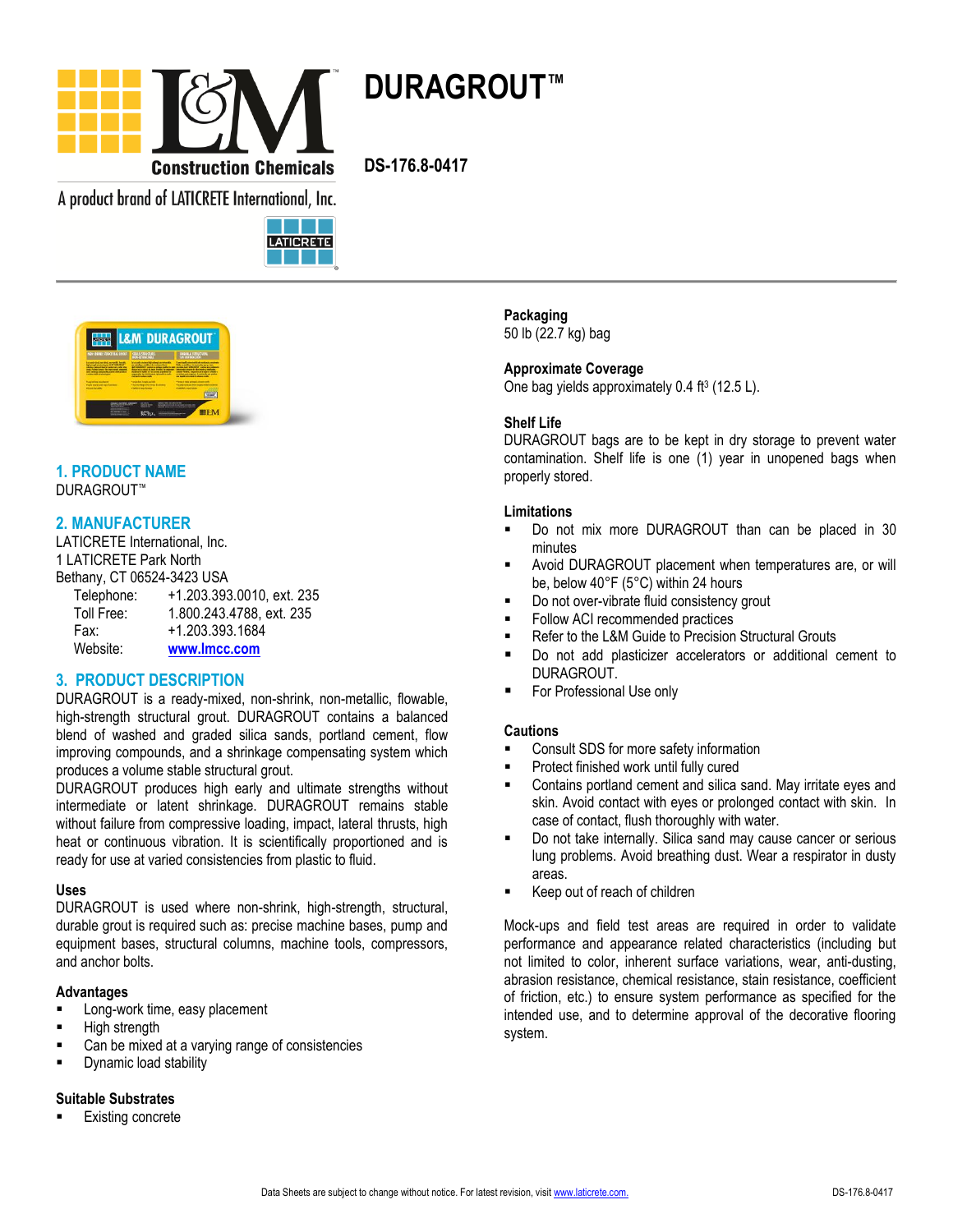## **4. TECHNICAL DATA**

# **Applicable Standard**

Meets all requirements of: ASTM C1107/CRD C621

#### **Physical and Working Properties**

| - סייכ                                        |                     |  |                     |                     |  |  |
|-----------------------------------------------|---------------------|--|---------------------|---------------------|--|--|
| Approximate Water Requirements per 50 lb. bag |                     |  |                     |                     |  |  |
| Plastic                                       |                     |  | $3.5$ qts $(3.2 L)$ |                     |  |  |
| Fluid                                         |                     |  | 4.5 gts $(4.3 L)$   |                     |  |  |
| <b>Typical Volume Change:</b>                 |                     |  |                     |                     |  |  |
| <b>ASTM C1090</b>                             |                     |  |                     |                     |  |  |
|                                               | 3 Days              |  | 28 Days             |                     |  |  |
| Fluid                                         | $+0.02%$            |  | $+0.03%$            |                     |  |  |
| <b>Split Tensile Strength</b>                 |                     |  |                     |                     |  |  |
| ASTM C496 @ 28 days                           |                     |  | 590 psi (4.1 MPa)   |                     |  |  |
| Typical Compressive Strength: psi (MPa)       |                     |  |                     |                     |  |  |
| <b>ASTM C1107 and CRD C621</b>                |                     |  |                     |                     |  |  |
|                                               | 1 Day               |  | 7 Days              | 28 Days             |  |  |
| Plastic                                       | 4000 psi (27.6 MPa) |  | 8000 psi (55.2 MPa) | 10000 psi (69 MPa)  |  |  |
| Flowable                                      | 2300 psi (15.9 MPa) |  | 7000 psi (48.3 MPa) | 8300 psi (57.2 MPa) |  |  |
| Fluid                                         | 1400 psi (9.7 MPa)  |  | 5000 psi (34.5 MPA) | 6500 psi (44.8 MPa) |  |  |
| Initial Setting Time: Approximately 5 hours   |                     |  |                     |                     |  |  |

Specifications are subject to change without notification. Technical data shown in product data sheets are typical but reflect laboratory test procedures conducted in laboratory conditions. Actual field performance and test results will depend on installation methods and site conditions. Field test results will vary due to critical job site factors. All recommendations, statements and technical data contained in this data sheet are based on tests we believe to be reliable and correct, but accuracy and completeness of said tests are not guaranteed and are not be construed as a warranty or guaranty of any kind. Satisfactory results depend upon many factors beyond the control of LATICRETE International, Inc. User shall rely on their own information and tests to determine suitability of the product for the intended use and user assumes all risk, loss, damage, expense and liability resulting from their direct use, indirect use or consequential to their use of the product. LATICRETE shall not be liable to the buyer or any third party for any injury, loss or damage directly or indirectly resulting from use or inability to use the product.

#### **5. INSTALLATION**

**Surface preparation:** Clean surface of oil, grease, dirt, laitance and loose material, down to sound concrete. Metal surfaces are to be free of rust or other foreign material. Clean bolt holes, bolts and the underside of bed plates. After roughening the concrete surfaces, saturate the surfaces and bolt holes with water for 24 hours prior to grouting.

**Forming:** Construct a rigid, watertight form around the bearing plate or object to be grouted. Form elevation should be approximately one vertical inch higher than the highest point to be grouted. On large pours a form sloped at a 45° angle or "head box" should be employed to facilitate placement. Side and end forms should be positioned at least 1" (25 mm) from the bearing plate or equipment base. Placement side form should be at least 2" (50 mm) from the object to be grouted. Do not place grout in large, unsupported open areas.

#### **Mixing instructions**

**Fluid to Plastic**: Locate the mixing equipment (a paddle-type mortar mixer) as close to the area to be grouted as possible. Prior to mixing the first batch of grout, wash out the mixer and determine the number of bags to be mixed at one time. Mix only the amount of grout that can be placed in 30 minutes. For **fluid consistency**, use 4.5 qts (4.2 L). Place into the mixer about 3/4 of the required water. Mix the grout to a doughy state, being careful not to overload the mixer to the point of stalling. After all lumps have disappeared, add remaining water. Continue to mix for a total of 3 to 5 minutes or to uniform consistency. For **plastic consistency**, use 3.5 qts (3.3 L). Add the total amount of water at the beginning of the mixing cycle. Continue to mix for a total of 3 to 5 minutes or to uniform consistency.

**Extending DURAGROUT™ with pea gravel:** Choose a clean (free of organic material), well-graded, 3/8" (10 mm) aggregate. Soak with clean water. Drain off excess water prior to mixing. First mix DURAGROUT™ to desired consistency, then add no more than 25 lbs (11.3 kg) of 3/8" (10 mm) aggregate for every 50 lb (22.7 kg) bag of DURAGROUT to the batch. Continue to mix until the aggregate is thoroughly dispersed throughout the batch.

**Placing:** Just before grouting remove all ponded water from the surface of the concrete substrate leaving only a damp surface. Whenever possible, place grout in bolt holes first. Grout should be placed from one direction only in order to reduce the amount of voids under the plate. Grout should be placed without stopping until the forms are overflowing and entrapped air can no longer be seen in the grout as it flows from under the plate and over the forms. DURAGROUT, when mixed to a fluid or flowable consistency, can be placed by either pumping or gravity flowing. If the pumping method is to be used, the discharge end of the pump hose should be placed at the most distant point to be grouted. The pump hose should be withdrawn as the grouting process continues. If the gravity flowing method is used, a slanted form at a 45° angle to the horizontal, or a funnel, should be mounted at the point at which the grout is introduced into the form. The height of the slanted form (or funnel) should be approximately 6-8" (150-200 mm) higher than the highest point to be grouted. The grout should be poured across the slant form, or through the funnel, until the grout has completely filled the formed area and is overflowing the forms. If DURAGROUT is plastic, use rods, chains or tamping to compact grout and to remove voids if necessary.

**Curing instructions**: Exposed DURAGROUT must be protected and cured immediately after placement. Cover with clear plastic, damp clean rags or burlap for a period of 72 hours. Do not let the rags or burlap dry out during the curing period. After the initial 72 hour curing period, and after the forms have been removed, an ASTM C309 compliant L&M curing compound (e.g. L&M CURE R™) should be applied to all exposed areas for a long term cure.

#### **6. AVAILABILITY AND COST**

#### **Availability**

L&M™ and LATICRETE® materials are available worldwide. **For Distributor Information, Call:** 

 Toll Free: 1.800.243.4788 Telephone: +1.203.393.0010 For on-line distributor information, visit LATICRETE at **[www.lmcc.com.](http://www.lmcc.com/)** 

#### **Cost**

Contact a LATICRETE Distributor in your area.

#### **7. SHORT SPEC**

036000: Cementitious non-shrink grout: shall meet ASTM C-1107, non-metallic and minimum 6,500 psi.

#### **8. WARRANTY**

See 10. FILING SYSTEM: DS 230.13: LATICRETE Product Warranty

### **9. MAINTENANCE**

Non-finish LATICRETE and LATAPOXY® installation materials require no maintenance but installation performance and durability may depend on properly maintaining products supplied by other manufacturers.